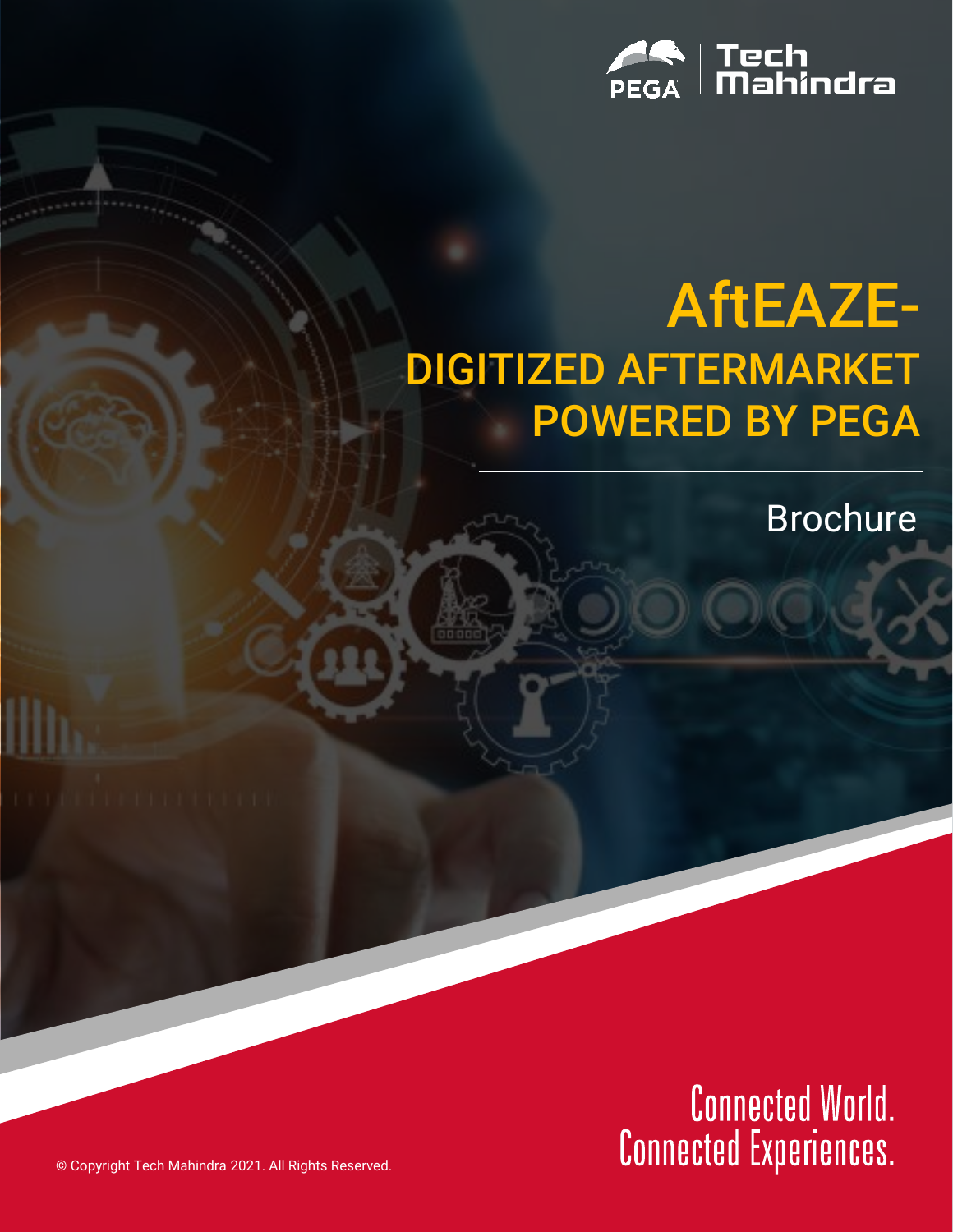Aftermarket has become a game-changer in extending customer lifetime value. Most companies will experience higher revenue from their customer base without much additional investment, if strong loyalty with the brand already exists through repeat purchases of spares replacement parts, accessories, extended warranty, service contracts, and so on. The best part about the aftermarket potential is the worth while effortreward ratio.

Sustained retention of customers is possible by introducing new channels or marketplaces for products, proactive servicing, fulfilling customer service requests at the first point of contact and improvements in total product ownership.

Traditional aftermarket services are in dire need of a revamp, from the fundamental approach to dealing with aftermarket services. In addition to this, the complexity of the landscape impacts transparency, time to market and the overall customer experience.

Tech Mahindra, together with Pegasystems, is offering a robust technology backbone that provides a 360 degree view of the customer on a unified platform with the capability to automate all aftermarket processes in the value chain as required.

## WHY DO TRADITIONAL AFTERMARKET SERVICES NEED DISRUPTION?

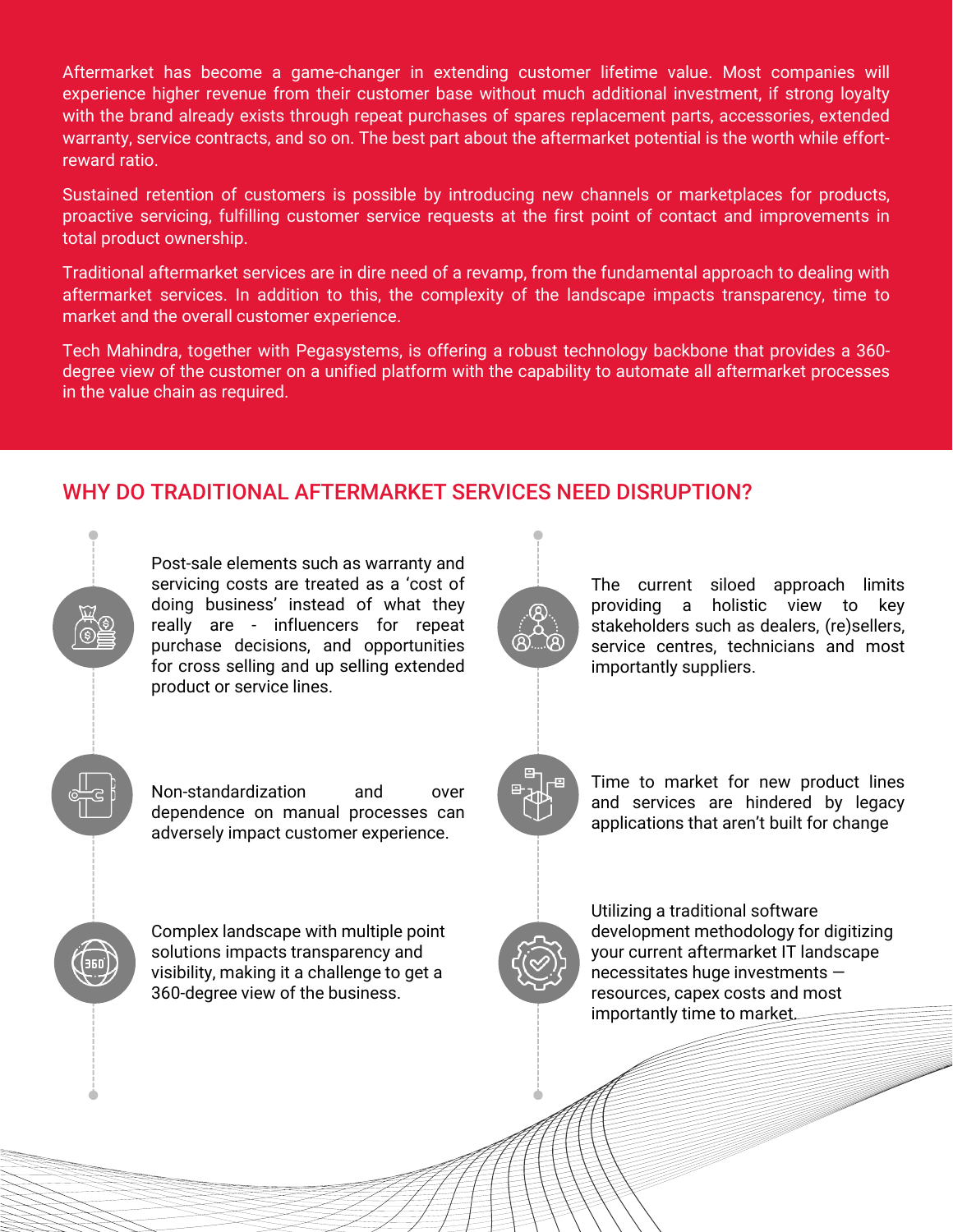## OPPORTUNITIES ACROSS THE VALUE CHAIN





#### **ConnectEAZE** Connected Vehicle/Asset

Improve Uptime Services & Reliability

Deeper Connected Vehicle/Device Integration

#### **ServEAZE** Service Management

Guide Service Quality with Digital Self Service Channels

Establish Quality Feedback Loop with Root Cause Analysis



#### PartsEAZE Parts Management

Improve Sales from Customised Service Bundles & Subscriptions

Scale for B2B2C

Commerce Models for Parts & Accessories



#### **WarrantEAZE** Warranty Management

Accurate Warranty Claims Management & Payments

Update Cost Recovery Models for Better Claims Processing

### AFTEAZE – DIGITIZED AFTERMARKET POWERED BY PEGA

Tech Mahindra's AFTEAZE utilizes the foundational levers of the Pega platform to deliver a customizable and modular solution to kick-start and accelerate your journey towards a state of the art, future-ready aftermarket support system.

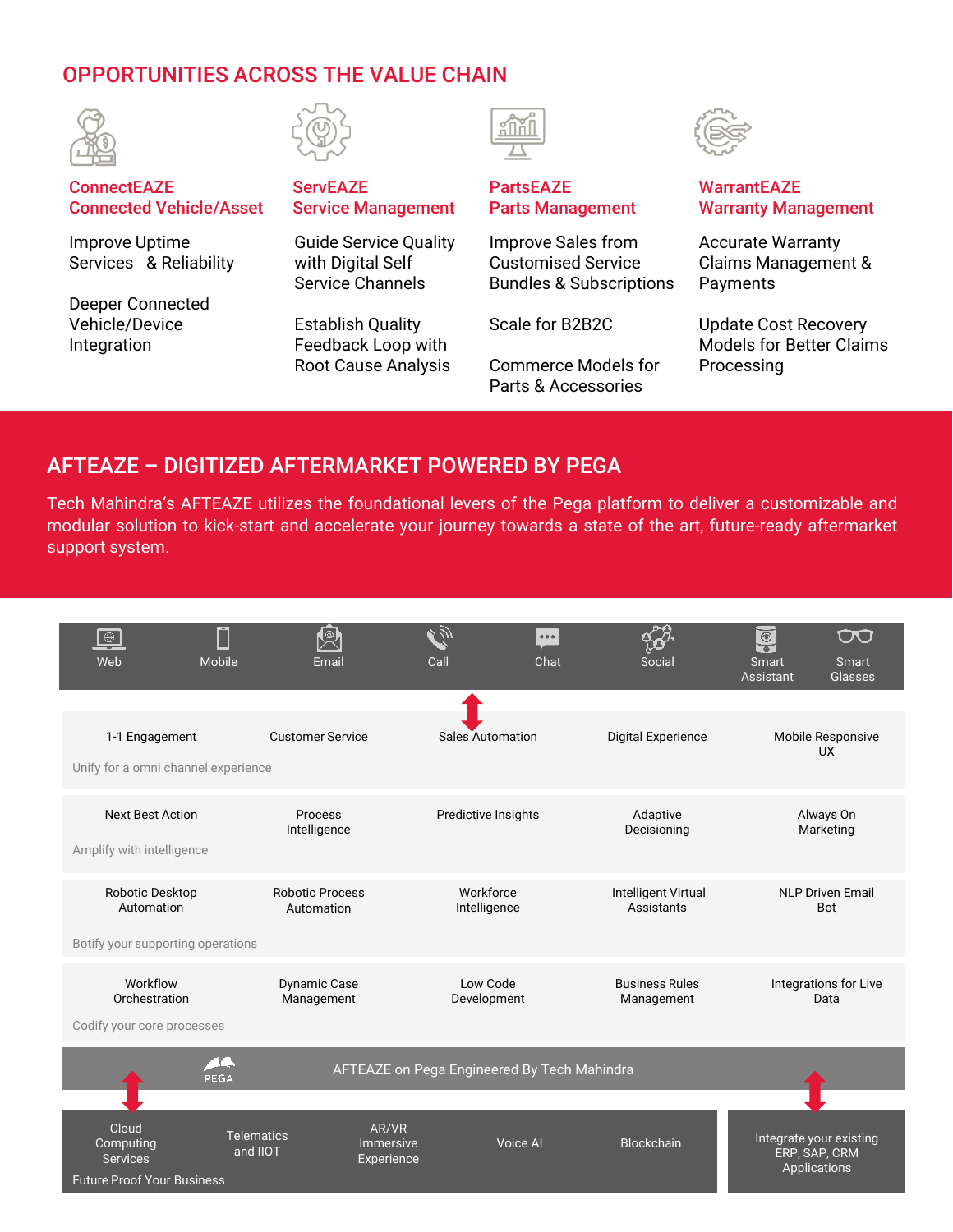## AFTEAZE - ENGINEERED AND DELIVERED BY TECHM

We kick-off your AFTEAZE journey with a quick scan assessment.

Our experts start with a quick evaluation to define a best-fit engagement roadmap. We then follow it up with a consulting-led 360-degree assessment of your systems, which offers detailed insights into your as-is processes and where they stand in the industry.

Following the Pega Express™ methodology, a design-focused delivery approach, we also help shortlist the best candidates for a MVP ( Minimum Viable Product ) release to prove out the benefits of your aftermarket initiative and onboard subsequent features in a repeatable model.

By adopting a wrap-and-renew ideology, AFTEAZE helps to introduce new features that integrate, orchestrate and extend your existing application investments.



360-degree consulting-led capability assessment workshop and business case definition



Rapidly institutionalize a MVP solution using AftEAZE platform, templates and solution accelerators



Continue to scale, maintain and improve upon processes and technology

## **BENEFITS**

Our established manufacturing and Pega practices have jointly delivered high ROI, self-funding programs that manage the lifecycle of extended service and warranty operations.





Fortune 10 Auto OEM Implementations around Warranty, Extended Service Contracts, Next Best Offer Decisioning

US \$60 MN annual cost reduction

Leading Truck Major Implementations around Business Case Consulting, Warranty, Extended Service Contracts

US \$30 MN annual savings



Leading Japanese OEM Anomalous Repair Control, Reducing fraud and overspend

US \$4 MN annual savings



Leading European OEM Consulting and Blueprinting Supplier Recovery, Transformation Program

US \$95 MN ROI Projection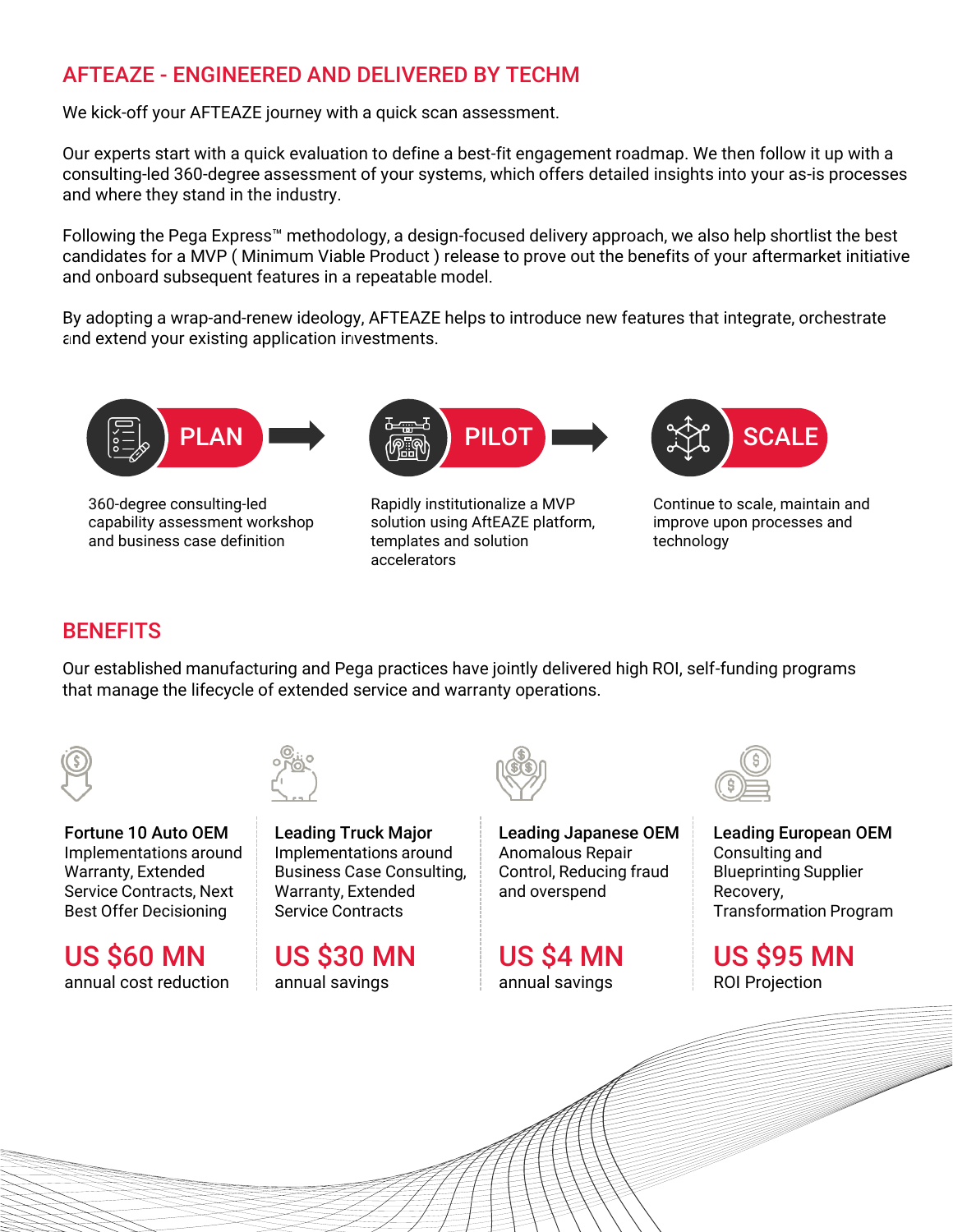## TECHM NXT.NOW ADVANTAGE

Tech Mahindra brings together deep domain knowledge coupled with extensive Pega transformation capabilities in the manufacturing space. With over 18 years of experience in Pega consulting, our long standing global alliance relationship helps bring in strategic alignment for your implementation.

- 1000+ Pega certified consultants
- 500+ mid to large scale projects delivered
- Established Center of Excellence
- Co-developed solution (Tech Mahindra + Pega)
- Pega Partner Award 2020 for excellence in Digital Transformation

Pega Partner Innovation Award 2021 – Industry Excellence in Manufacturing